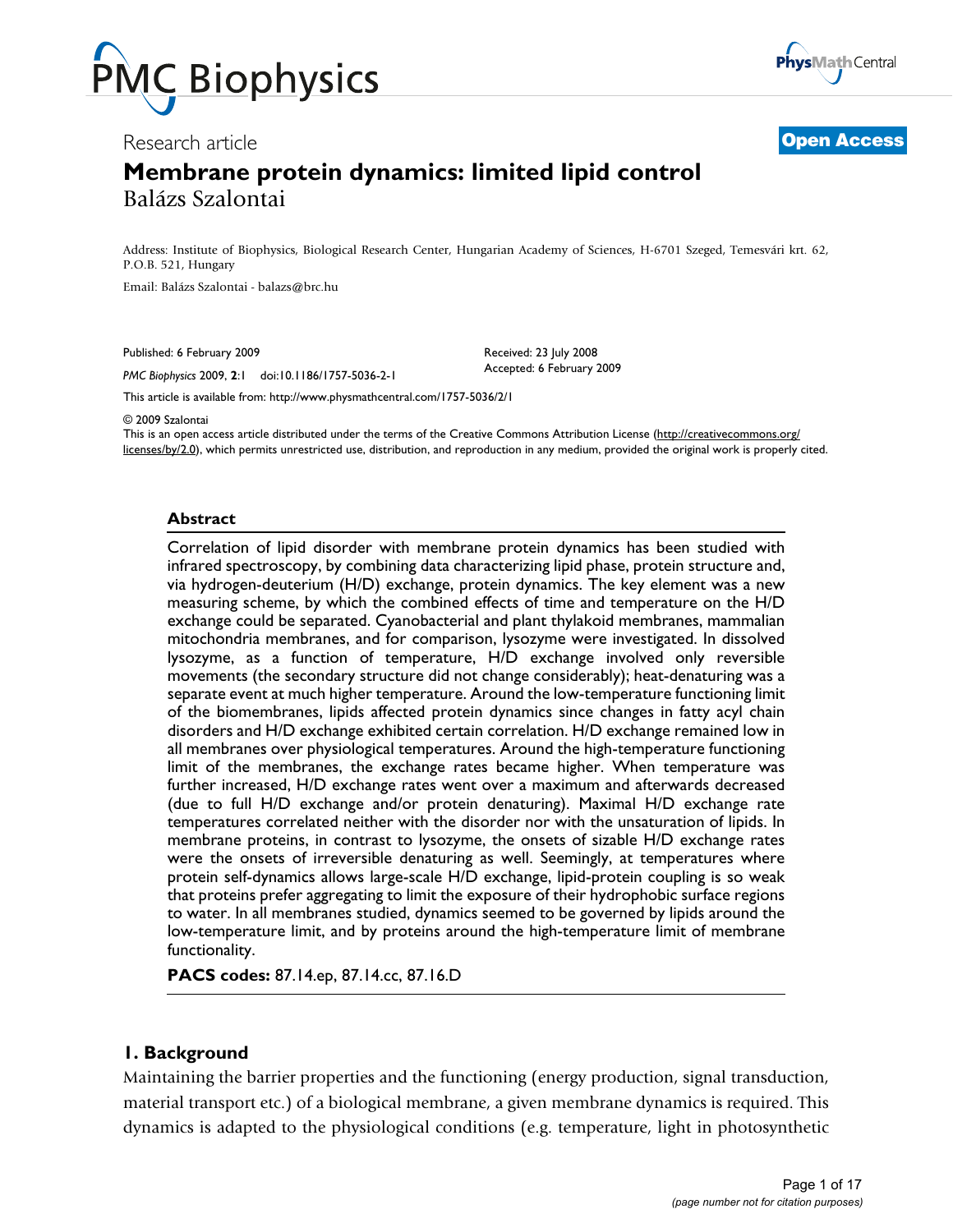organisms, different stresses) of the given membrane. Concerning barrier properties, the dynamics of membrane lipids and lipid-protein interactions are thought to be more important. The biological functioning is assured by the dynamics of the membrane proteins, which may depend also on lipid-protein interactions. The balance between lipid- and protein-dynamics and the role of lipid-protein interaction in maintaining membrane functionality is still not fully understood.

It has been shown previously in a series of papers, mostly for photosynthetic organisms, that at the physiological low temperature limit and among cold-stress conditions, the physical state of the lipids and the capacity of the living organism to regulate it are very important factors in the survival and adaptation [1-5]. As regards signal transduction, changes of lipid composition in rat ventricular myocyte cell membranes were shown to affect receptor-mediated processes [6]. Around the high temperature physiological limit and among heat-stress conditions, a histidine kinase has been identified as a source of signalling for increased thermo tolerance [7]. In another series of papers, the membrane protecting function of heat-shock proteins [8], and the existence of "hyperfluid" lipid domains in the membranes (on the analogy of the effects of fluidising agents) have been proposed as sources of the heat-shock alarm signal [9,10]. We have shown earlier that around or slightly above the physiological high temperature limit of the living organism a rather steep membrane-protein denaturing appears [11], while the lipid disorder in biological membranes at high temperatures is a very smoothly changing feature [11,12]. From a teleological point of view, a feature, which is changing steeply in the region of interest, would be better suited as triggering signal. Summarizing the literature data, it seems that there is consensus that lipid composition and dynamics have the primary role in low-temperature adaptation and cold stresses. At the high temperature end, however, it is not clear, whether proteins or lipids, or their specific interactions are the primary actors in maintaining membrane structure and/or stress signalling. In most of those studies, there was no specific attention paid to the dynamic aspects of the observed phenomena.

Here, we make an effort to answer some of these open questions by addressing the basic problem, whether lipids, or proteins are the primary actors in maintaining membrane dynamics. For this end, we use specifically designed experimental approach by exploiting H/D exchange, which, taken into account its capacity of measuring molecular dynamics directly, seemed to be the choice for such a study.

Hydrogen-deuterium exchange has long been utilized to study protein structure [13-15]. The method is based on the fact that H atoms bound to N or O are exchangeable with the protons or deuterons of the surrounding  $H_2O$  or  $D_2O$ . Since the contribution of the N-H deformation to the amide II band at around 1550 cm<sup>-1</sup> is large, large isotopic shift occurs upon replacing N-H groups by N-D ones when a protein is dissolved in  $D_2O$ . Therefore, as H/D exchange progresses, parallel to the disappearance of the 1550 cm<sup>-1</sup> band, and a new band appears at around 1450 cm<sup>-1</sup> named amide II' (Figure 1). This change of the infrared spectrum is utilized to follow the kinetics of the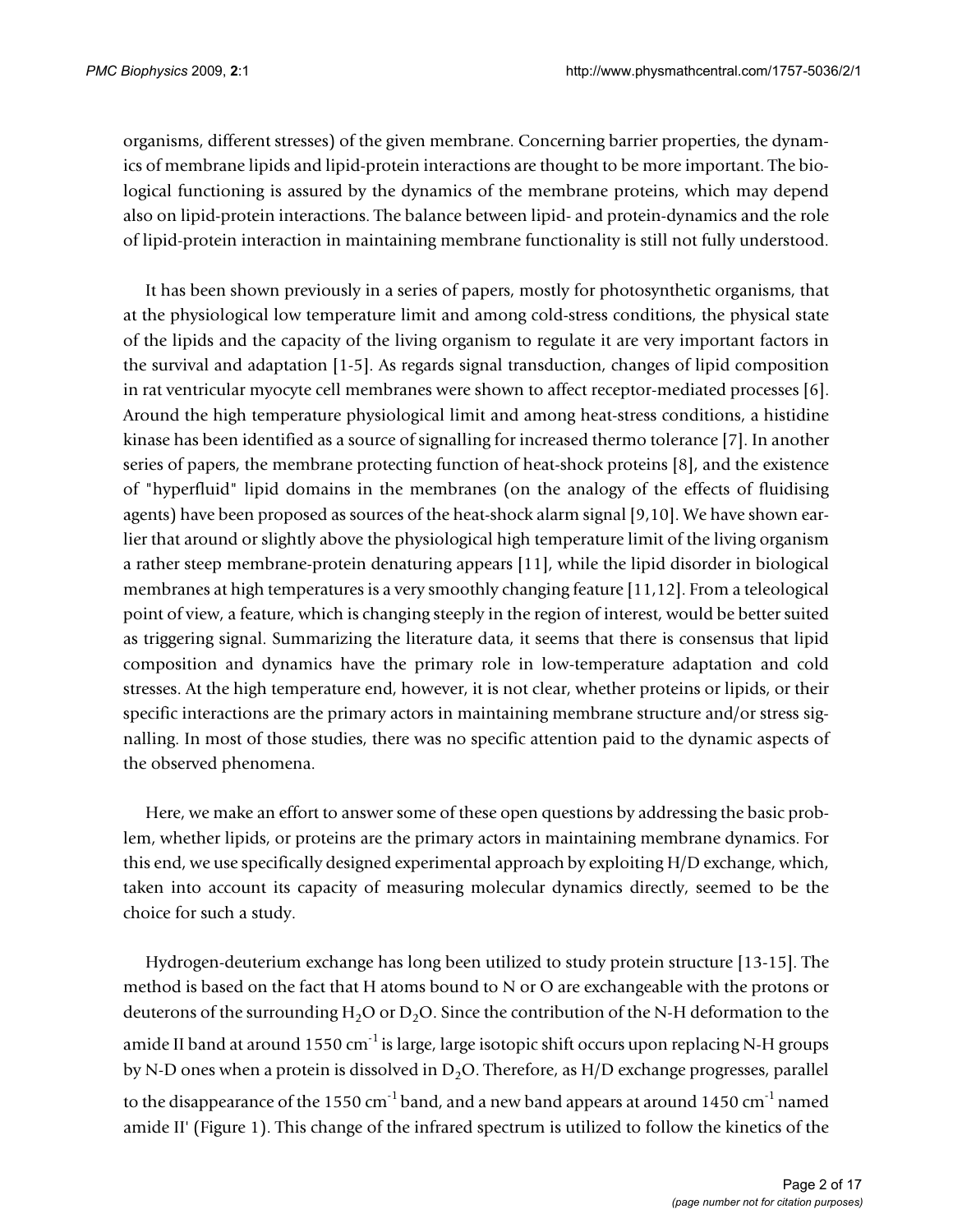

#### Amide I-II-II' regions of the studied membranes and lysozyme at around 5°C and 80°C **Figure 1**

**Amide I-II-II' regions of the studied membranes and lysozyme at around 5°C and 80°C**. Note the different extent of amide II diminishing and protein denaturing (the band at  $1619 \text{ cm}^{-1}$ ) in the different samples. Blue curve – 5°C, red curve – 80°C. Tobacco – tobacco thylakoid; Synech. – thylakoid membrane of a cyanobacterium, *Synechococcus PCC7942*; Mitoch. – rat liver mitochondrial membrane; Lyso. – water-dissolved lysozyme enzyme. Spectra were displaced for clarity.

H/D exchange. Since the accessibility of the external medium to different protein domains is depending on fluctuations of the protein structure, the rate of the H/D exchange is a true and direct measure of protein dynamics.

In water-dissolved proteins, the self-dynamics of the protein is determining the access of the external medium to the interior of the molecule. Using this approach, a wealth of information has been obtained on the dynamics of proteins by classifying the peptide protons of the proteins according to their H/D exchange rates [16-18].

The situation is more complex and markedly different in the case of membrane proteins [19]. Here, there are extra-membrane regions of the protein surface, which are accessible from the surrounding water phase, and there are hydrophobic surface regions, which are in contact with the lipid fatty acyl chains in the interior of the membranes. Through this latter phase, the movements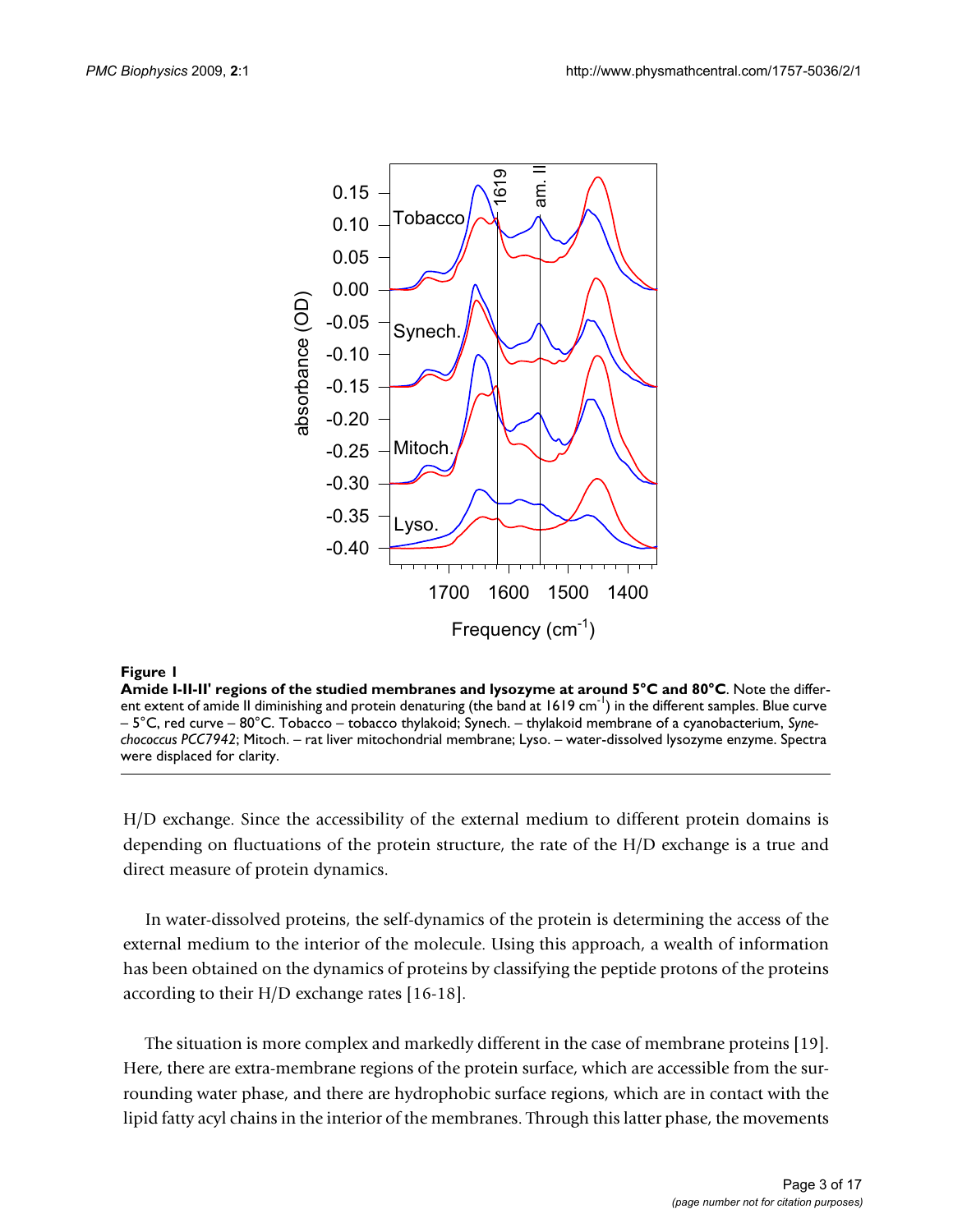of the  $H_2O/D_2O$  molecules are restricted, and in addition, the extent of this restriction may depend on the physical state of the surrounding lipid matrix. The effectiveness of this membranerelated limitation on the H/D exchange in membrane proteins is shown by the fact that biological membranes have to be heated up to about  $40-50\degree$ C to exhibit observable H/D exchange rates (see Figure Three in [20]).

So far not much attention has been paid to the role of the lipid physical state in the H/D exchange of membrane proteins, in spite of the fact that the structure of the lipid double layers is well understood [21]. Formation of lipid domains in model and biological membranes has been extensively studied with vibrational spectroscopy [22]. The most frequently utilized infrared spectroscopic parameter in these systems is the frequency of the symmetric CH<sub>2</sub> stretching mode near 2850 cm<sup>-1</sup>. This frequency has been shown to increase by 2–5 cm<sup>-1</sup> upon gel  $\rightarrow$  liquid crystalline phase transition. The temperature dependence of this frequency shift is a sensitive measure of lipid conformations, and of lipid-protein interactions (for a review on  $v_{sym}CH_2$  in lipids, see ref. [23]). Fine details of lipid fatty acyl chain conformations and how they are related to the membrane structure have also been revealed by  $CH<sub>2</sub>$  wagging progression [24]. As regards biological membranes, the adaptation to growth temperatures and the corresponding changes in lipid disorder could also be followed by FTIR spectroscopy [12,25].

For the first time, we have investigated systematically this problem, in the hope that through the study of the dynamics, the heat-denaturing of membrane proteins, and by taking into account the effect of the lipid matrix as well, we can learn more about the organization of biological membranes, and about the role of lipid-protein interaction in it. In the present study, the following features will be examined and the obtained data compared: (i) changes in the amide I-II region due to H/D exchange, (ii) changes in the disorder of the lipid fatty acyl chains in the membrane via looking at the temperature dependence of the frequency of the  $v_{sym}CH_2$  band, and (iii) the evolution of a band in the amide I region at around  $1619 \text{ cm}^{-1}$ , which is diagnostic for protein heat-denaturing [26].

For this purpose, three different biological membranes and a water-dissolved protein were chosen: (i) thylakoid membranes of tobacco, a higher plant, having high level of lipid unsaturation [27] and high protein-to-lipid ratio; (ii) thylakoid membranes from *Synechococcus* PCC 7942, a cyanobacterium with low level of lipid unsaturation [28] and low protein-to-lipid ratio; (iii) rat liver mitochondria with high level of lipid unsaturation [29], and low protein-to-lipid ratio; and for control, (iv) water-dissolved lysozyme. With that selection, we wanted to address the problem of the possible roles of protein-to-lipid ratios and lipid unsaturation as well in the membrane dynamics and lipid-protein interaction.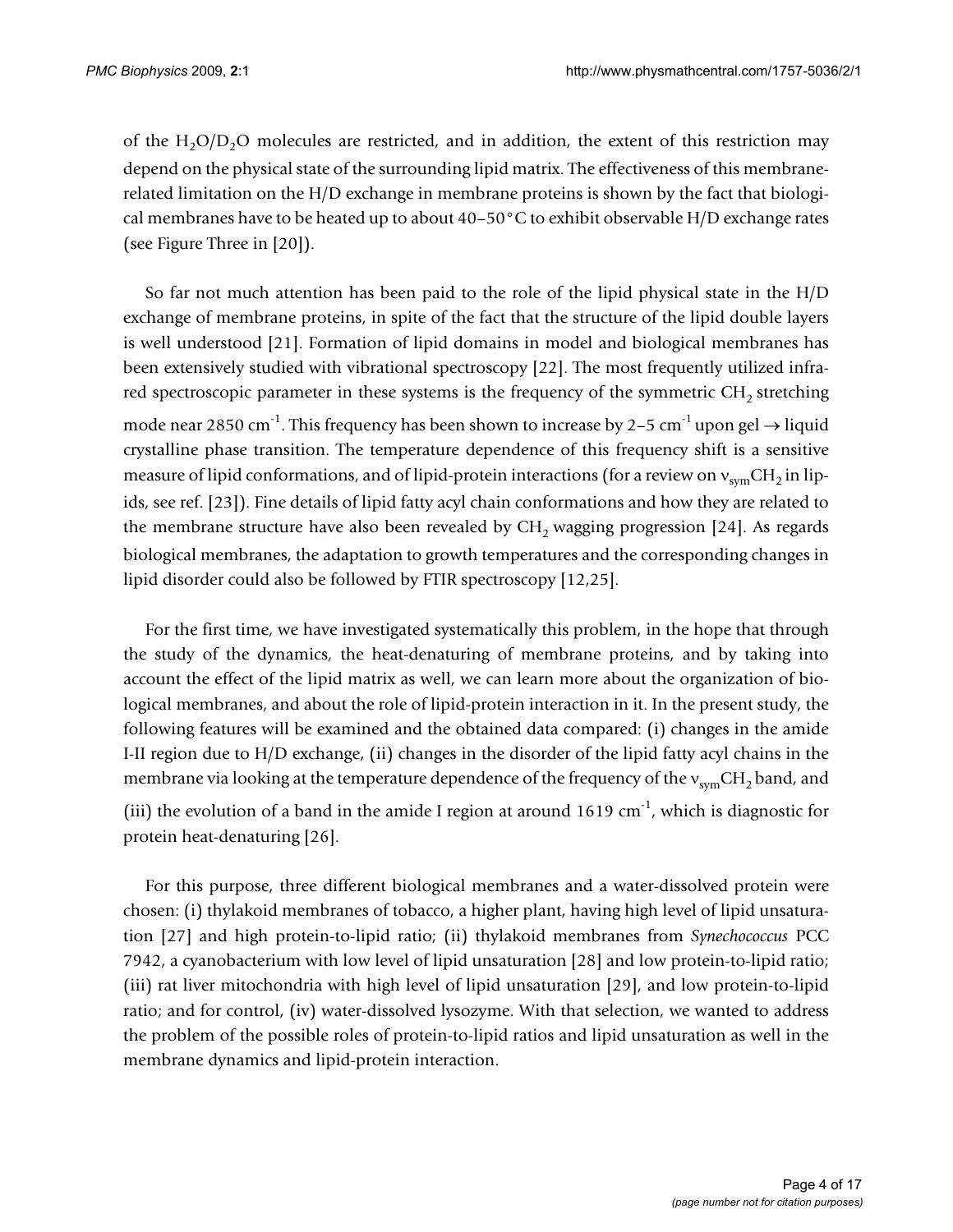## **2. Methods**

## *2.1. Samples*

Tobacco thylakoid membranes were isolated and prepared for infrared measurements as described previously [11]. Thylakoid membranes of *Synechococcus* PCC 7942, a mezophyl cyanobacterium grown at 42°C were a gift from Dr. S. Allakverdiev [30]. Rat liver mitochondrial membranes were a gift from Dr. I. Horváth [29]. Lysozyme was purchased from Sigma and was used at a concentration of 10 mg.mL<sup>-1</sup>. All membrane suspensions were stored at -70 $^{\circ}$ C before use, and then re-suspended in D<sub>2</sub>O-based PBS buffer (10 mM, pD 6.6), centrifuged down and washed once with the same buffer.

## *2.2. Infrared measurements*

FTIR spectra were recorded on a Philips PU9800, or on a Bruker IFS66 Fourier transform infrared spectrometer, averaging 128 scans at 2 cm<sup>-1</sup> spectral resolution by using a sample shuttle. At each temperature, a background and a sample spectrum was recorded. A water-thermostated cell holder controlled the temperature of the sample. The accuracy of the temperature setting was about 0.1°C. Spectrum manipulations were carried out with the SPSERV© software of Dr. Cs. Bagyinka (Biological Research Center, Szeged, Hungary). Samples were prepared from frozen stocks, which were brought to 4 °C. The amount required for one measurement was taken out ( $\approx$ 100 µL) diluted with D<sub>2</sub>O-based buffer ( $\approx 1$  mL), centrifuged down, re-suspended in 1 mL D<sub>2</sub>Obased buffer, centrifuged again and the pellet was used for the infrared measurements, immediately. The pellet (about 20  $\mu$ L) was placed between CaF<sub>2</sub> windows separated by an aluminium spacer (15  $\mu$ m). The whole preparation process took about 30 minutes until the sample was in place in the spectrometer. An additional 30-minute waiting was needed before the actual start of the FTIR measurements to decrease the water vapour level in the spectrometer.

## *2.3. H/D exchange protocol*

A new measuring protocol was developed for studying H/D exchange in biological membranes. At each temperature, two infrared absorption spectra were recorded with 7 min time interval (e.g.  $S(1)$ ,  $S(2)$ ) and then the temperature was raised by  $3^{\circ}$ C. (This value is only an indicator of the temperature steps, the actual temperature of the sample was measured by an independent thermometer at the moment when the recording of an infrared spectrum started. These temperature values could deviate somewhat from the equidistance, due to the varying loss with increasing temperatures. We accepted this, since equidistant timing of the measured spectra had priority. For all data evaluation the concrete sample temperatures were used.) Another 7 min was left to reach equilibrium at the new temperature, at which again two spectra were recorded (e.g. S(3), S(4)). This cycle was repeated between 5–80°C. From the S(i)<sub>i = 1, n</sub> measured spectra, a series of difference spectra were calculated each time by subtracting the previous spectrum from the following one. Thus, a new  $D(i) = S(i+1) - S(i)_{i=1, n-1}$  series was obtained. Its odd elements represent differences between spectra recorded at the same temperature (e.g.  $D(1) = S(2) - S(1)$ ). These will be called isotherm difference spectra (ISO). The even elements of the D(i) series represent differ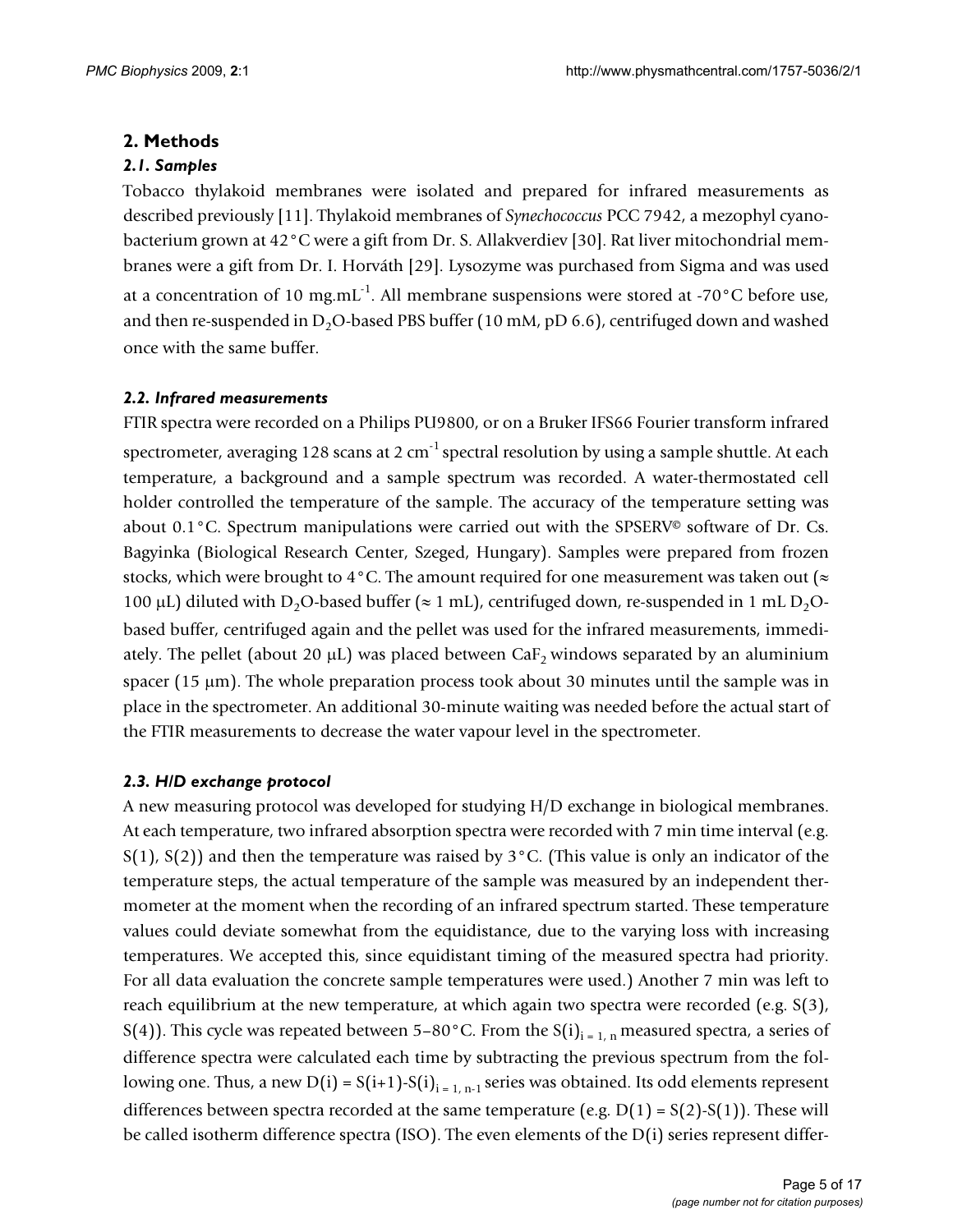ences between infrared absorption spectra, which were recorded after and before the temperature step (e.g.  $D(2) = S(3) - S(2)$ ). These will be called temperature difference spectra ( $\Delta T$ ).

## *2.4. Evaluation of the infrared difference spectra*

In the amide I region, the intensity of the band (around  $1619 \text{ cm}^{-1}$ ) characteristic of protein denaturing was determined by integrating it between  $1634-1596$  cm<sup>-1</sup>. The intensity and the frequency of the disappearing fraction of the amide II band (due to the H/D exchange) were determined by fitting the difference spectra with a Lorentzian curve between 1586-1502 cm<sup>-1</sup>. The evaluation of the spectra was an iterative process; on the first trial, the very weak difference spectra gave nonsense results. With increasing temperature, at a certain point, changes became big enough for a reasonable fit (i.e. the fitting program (SPSERV) could find by itself a solution). From here on, the fits were done by leaving free all parameters (intensity, frequency, bandwidth) of the Lorentzian curve Then, the previously nonsense fits of the first, weak difference spectra were replaced with fits where the frequencies were fixed at values obtained from the closest spectrum with reasonable fit (just to provide acceptable starting values for the later changes). In the spectra fitted with free parameters, the maximal error in the frequency determination was less than 2 cm<sup>-1</sup>; in the intensity it was less than 15%.

## **3. Results**

The total changes in the amide I-II region upon time and heating from 5 to 80°C for all the studied systems are depicted in Figure 1. It can be seen that at the beginning of each experiment sizable amide II band at around  $1550 \text{ cm}^{-1}$  was present. Most of it disappeared upon increasing the temperature, but the H/D exchange was not complete. We believe that there was no major H/D exchange before the start of the measurements, because up to room temperatures and a bit above the exchange rates remained very low (*vide infra*).

## *3.1. Membrane with high level of lipid unsaturation and high protein-to-lipid ratio: Tobacco thylakoid*

## *3.1.1. H/D exchange in tobacco thylakoid membranes*

The series of isotherm (ISO) and temperature difference  $(\Delta T)$  difference spectra are shown in Figure 2. The spectra are grouped into four temperature ranges according to their characteristic features.

Between 6–23 $\degree$ C, the first negative changes appeared in the amide II region of the  $\triangle T$  spectra indicating the beginning of H/D exchange (Figure 2A).

At around 35°C, the diminution of the amide II band appeared also in the ISO spectra (Figure 2B). In the amide I region, the evolution of a band at around  $1619 \text{ cm}^{-1}$  started first and more strongly in the  $\Delta T$  spectra, then in the ISO spectra. This band was related to intermolecular  $\beta$ -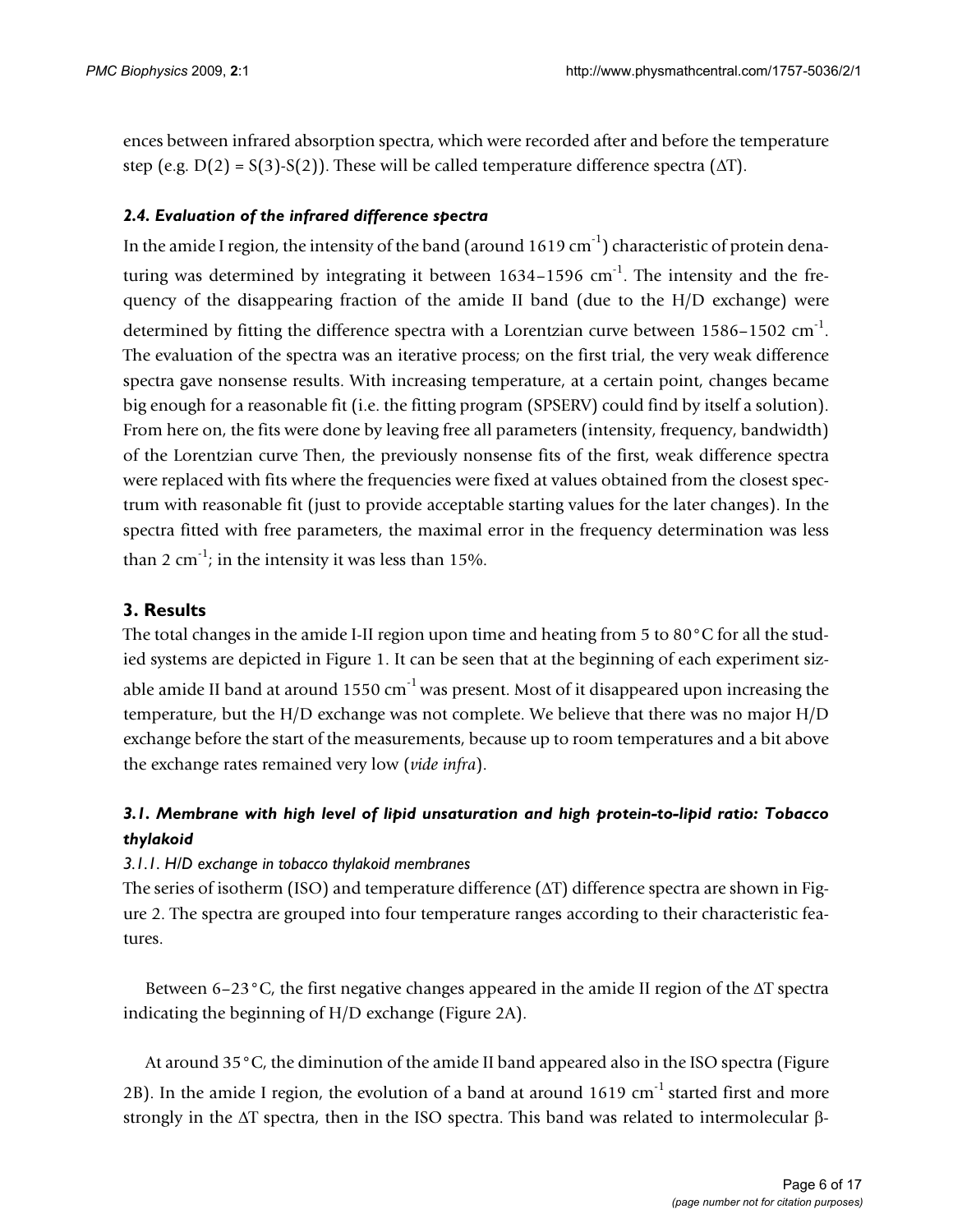

#### **Figure 2**

**Difference spectra for tobacco thylakoid membranes obtained by calculating D(i) = S(i+1) – S(i) from the series of measured S(i) spectra**. Continuous blue curves indicate ISO difference spectra, where the temperature of the two spectra from which these difference spectra were calculated was the same. Red dash-dot curves indicate  $\Delta T$  difference spectra, where there was about  $3^{\circ}C$  difference between the spectra from which these difference spectra were calculated. Arrows show the directions of the changes at the given spectrum region upon increasing temperature. Thicker lines show the different minima of the disappearing amide II band in the ISO and the  $\Delta T$  spectra. The difference spectra of the studied temperature range (6–73°C) are divided into four panels according to their tendencies to change. The intensity scaling in the four panels is the same.

structures upon heat denaturing of proteins [26]. Here, this is probably not the case from the very beginning. In the first difference spectra when this band is weak yet, it is between 1630–1620 cm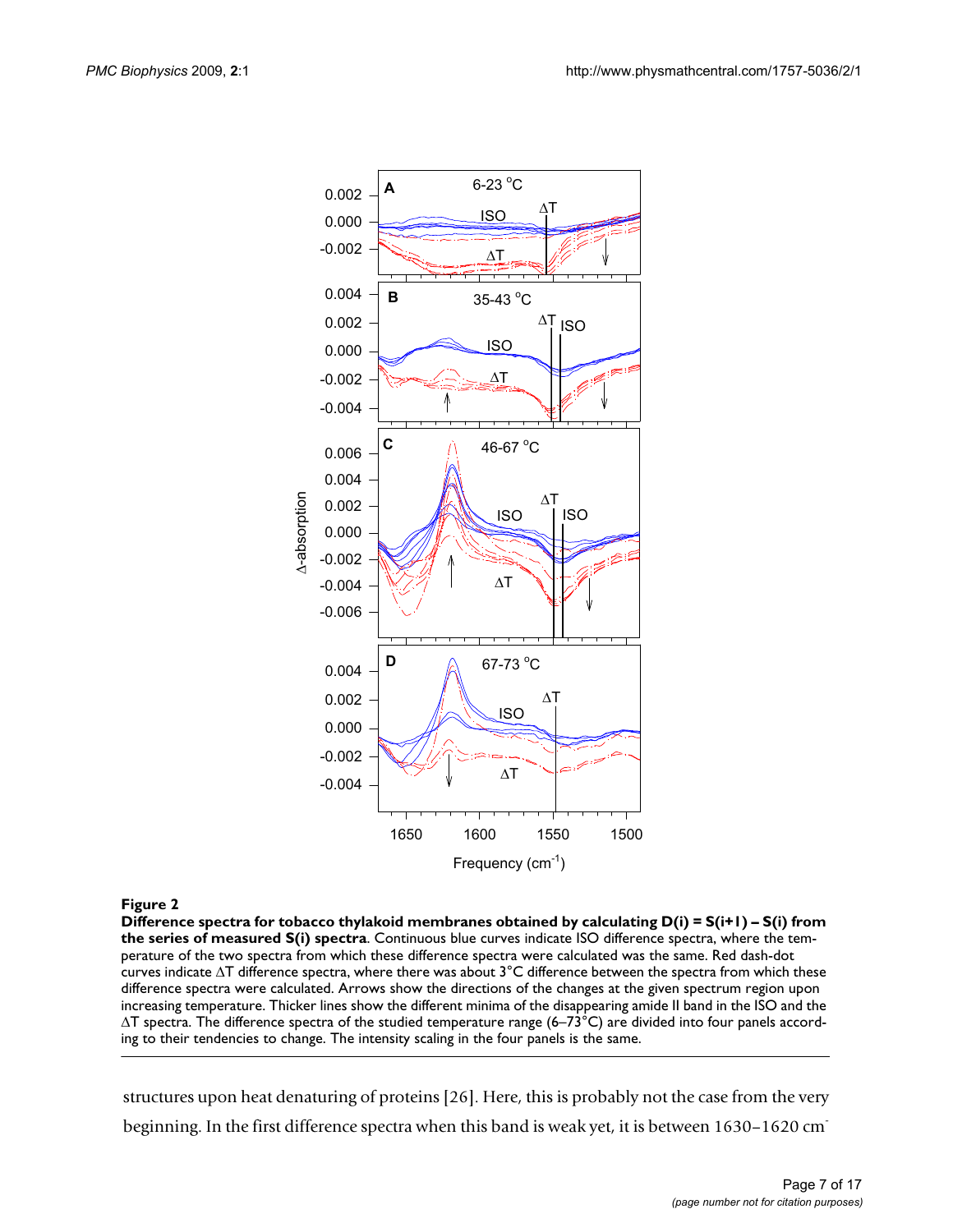<sup>1</sup>. These frequencies are characteristic of intra-molecular  $\beta$ -structures (Figure 2B).

From about 46 $\degree$ C on, the H/D exchange accelerated (Figure 2C). Both the ISO and  $\triangle T$  spectra exhibited their largest amplitudes here. The amide I region became dominated by the 1619  $cm^{-1}$ band of protein denaturing. The frequency of the  $\alpha$ -helix-related negative band, which is apparently the source of the increase of the inter-molecular  $\beta$ -structures, has downshifted from 1655 to about 1650 cm<sup>-1</sup>, which might be due to  $H/D$  exchange parallel to the structural change.

There was, however, a temperature, where the rate of the H/D exchange started to decrease. In the case of tobacco, at the present timing of the experiments it was at around 67°C (Figure 2D). It has to be kept in mind that H/D exchange is a 'historic' process. What has happened cannot be repeated. As H/D exchange goes on, its conditions are changing continuously. Not the same protons and not from the same places are exchanged as time passes. In this process, therefore, the temperature and the timing are important parameters. For our purposes, we found the time difference of 7 min between the subsequent spectra convenient. There were still enough protons to be exchanged when reaching the temperature range of protein denaturing. In spite of the differently situated H atoms involved, correlation among changes in the amide II, amide I, and of the C-H stretching regions reflects real interdependence among H/D exchange, protein structure and lipid phase. Here, the diminishing of the amide II band slowed down while protein denaturing continued, the band at 1619 cm<sup>-1</sup> remained intensive in the difference spectra, but later that band also weakened. The reason can be a more limited access to still non-exchanged protons in the interior of the aggregated denatured proteins. The complete heat-denaturing of these membrane proteins can be expected at higher temperatures (above 80°C), here we focused on the changes appearing around the high-temperature functioning limit of the membranes studied.

## *3.1.2. Lipid disorder in tobacco thylakoid membranes*

Lipid disorder in tobacco thylakoid membranes as a function of the temperature was determined from the shift of the  $v_{sym}CH_2$  band [21,31]. The C-H stretching regions of the investigated membranes are given in Figure 4. For the determination of the  $v_{sym}CH_2$  frequency shift, the C-H stretching region (3050–2800 cm<sup>-1</sup>) was fitted with Lorentzian component bands as earlier [12]. The frequency of the component band fitted to the  $v_{sym}CH_2$  band is plotted versus temperature in Figure 3A. The  $v_{sym}CH_2$  frequencies start at a high value (~2852.4 cm<sup>-1</sup>) at 5°C, and exhibit a modest, only about 1 cm<sup>-1</sup> increment up to  $60^{\circ}$ C. Then there is a slight decrease, and around 70– 75°C the v<sub>sym</sub>CH<sub>2</sub> frequency levels off. This phenomenon is discussed in details in ref. [11]. These values are in agreement with the highly unsaturated fatty acid composition of the tobacco thylakoid membrane [27]. In this respect, see also the high relative intensity of the band assigned to  $=$  CH stretching at around 3011 cm<sup>-1</sup> for tobacco in Figure 4. The relative intensity of the band at around 2958 cm<sup>-1</sup> is indicative of the relative amount of  $CH<sub>3</sub>$  groups in the membranes. Since the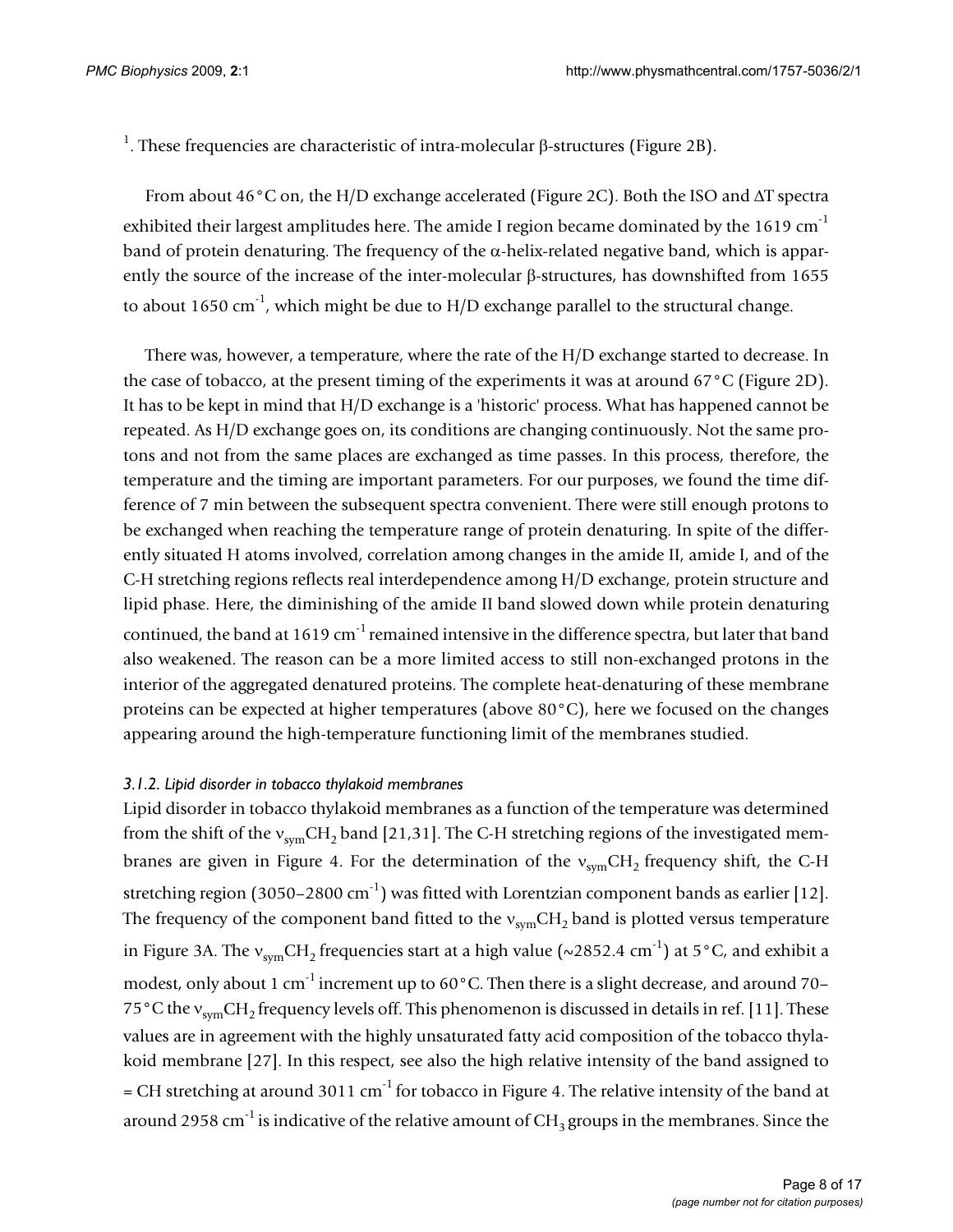

#### The temperature dependences of protein biological membranes **Figure 3** denaturing, H/D exchange and lipid fatty acyl chain disorder in different

**The temperature dependences of protein denaturing, H/D exchange and lipid fatty acyl chain disorder in different biological membranes**. Comparison of H/D exchange rates (open circle) (panels A, C, and E), and the characteristic frequencies (open triangle) (panels B, D, and F) of the disappearing amide II band with the lipid disorder (open square) ( $v_{sym}CH_{2}$ ) and with protein heat-denaturing (black circle) (prot. den.) in tobacco (panels A, B), in *Synechococcus* (panels C, D) thylakoids, and in mitochondrial membranes (panels E, F). Note that the scale of the disappearing amide II intensity changes is negative, thus lower values mean higher exchange rates. Vertical lines indicate the temperatures of the maximal H/D exchange rates; these temperatures do not correlate with the level of the corresponding lipid disorder ( $v_{sym}CH_2$  points) indicated with horizontal lines in panels A, C and E. For the meaning of ISO and  $\Delta T$ , see Methods  $-\hat{H}/D$  exchange protocol.

ratio of the CH<sub>3</sub>/CH<sub>2</sub> groups is much higher in proteins (about 1:2) than in lipids (1:15,17,19) the higher relative intensity of the  $2958 \text{ cm}^{-1}$  band is reflecting a higher protein-to-lipid ratio. (For comparison, see the relative intensity of this band in lysozyme in Figure 4.)

#### *3.1.3. Heat-induced protein denaturing in tobacco thylakoids*

While both the ISO and the  $\Delta T$  spectra show the evolution of the denaturing-related 1619 cm<sup>-1</sup> band higher temperatures, due to their 'derivative' nature, they are not suitable to determine the real extent of protein denaturing as a function of temperature. For this, we have used the original set of the spectra,  $S(i)_{i=1}$ , First, the amide I regions (1700–1600 cm<sup>-1</sup>) were normalized by dividing each data point by the average absorption in the amide I region. Then, a new series of difference spectra was created by subtracting the first spectrum from the later ones as earlier [11].

As witnessed by the emerging intensity of the  $1619 \text{ cm}^{-1}$  band in Figure 3A, protein denaturing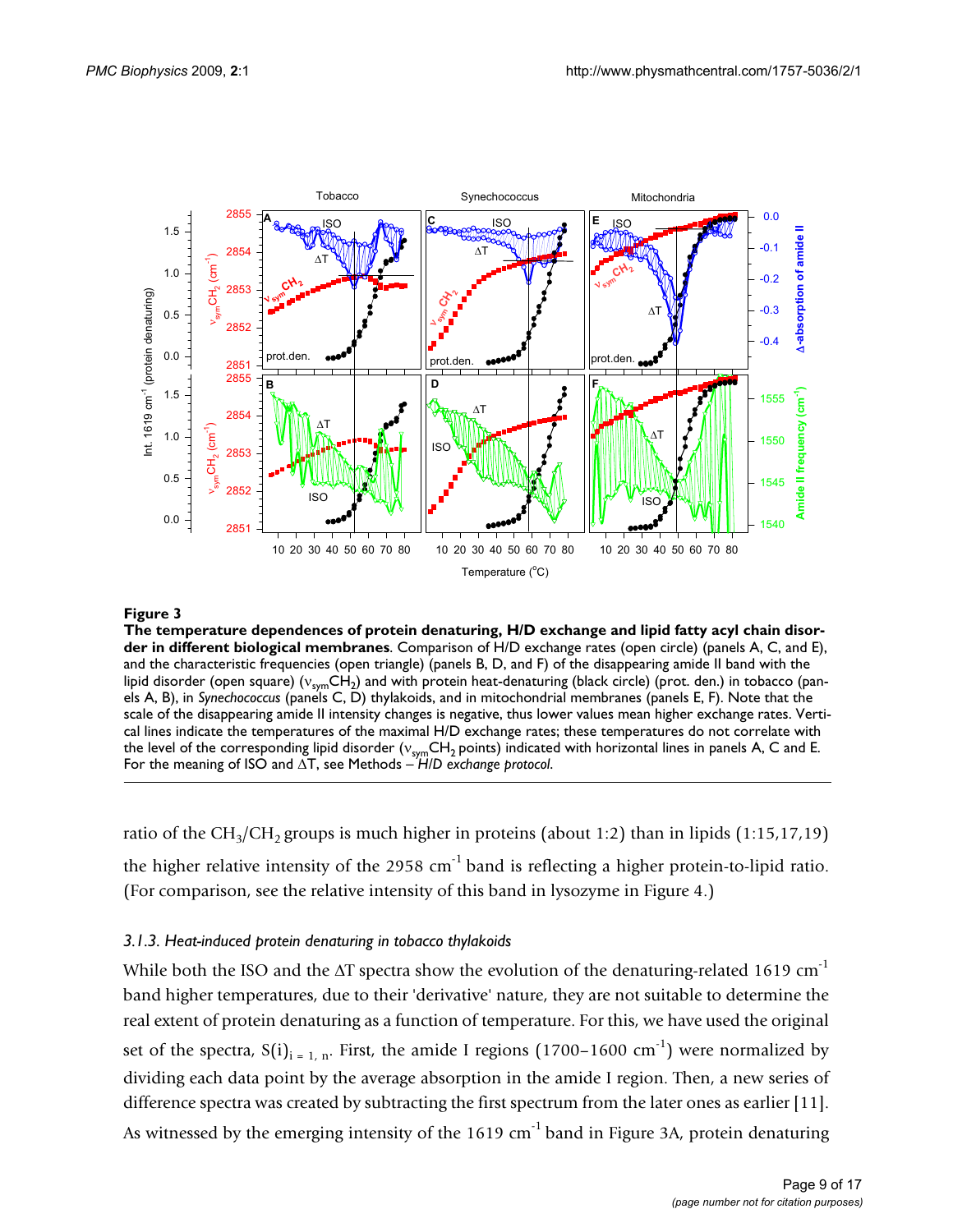

The C-H stretching regions of Synecho lysozyme **Figure 4**cystis thylakoids, rat liver mitochondrial membrane, tobacco thylakoids, and **The C-H stretching regions of Synechocystis thylakoids, rat liver mitochondrial membrane, tobacco thylakoids, and lysozyme**. Higher relative intensity of the v<sub>as</sub>CH<sub>3</sub> means higher protein-to-lipid ratio, more intensive  $v$  (= CH) bands higher levels of lipid unsaturation in a membrane (For explanation, see the text.)

starts at around 48°C, it is the steepest at around  $60^{\circ}$ C, it has a plateau between  $67-73^{\circ}$ C, then denaturing continues to progress. The steepest region and the plateau correlate with the maximum and the levelling-off regions of the  $v_{sym}CH_2$  frequencies, respectively.

## *3.2. Membrane with low level of lipid unsaturation and lower protein-to-lipid ratio: Synechococcus PCC 7942 thylakoid*

## *3.2.1. H/D exchange in Synechococcus PCC 7942 thylakoid membranes*

In the same experiments, as above for tobacco, we have obtained similar ISO and  $\Delta T$  difference spectra for *Synechococcus* (not shown). As functions of the temperature, the rates of the disappearance of the amide II band are shown in Figure 3C, the frequencies oscillating between the ISO and  $\Delta T$  spectra in Figures 3D.

## *3.2.2. Lipid phase transition in Synechococcus PCC 7942 thylakoid membranes*

The double-bond content in *Synechococcus* is much lower than in tobacco (it contains only monounsaturated fatty acids [28], see also in Figure 4 the lower relative intensity of the band assigned to  $=$  CH stretch at around 3011 cm<sup>-1</sup>). Thus, in *Synechococcus* almost a full gel-to-liquid crystalline phase transition can be detected when plotting  $v_{sym}CH_2$  frequencies versus temperature (Figure 3C). This  $v_{sym}CH_2$  thermotropic response curve contains all the measured  $S(i)_{i=1,n}$  spectra.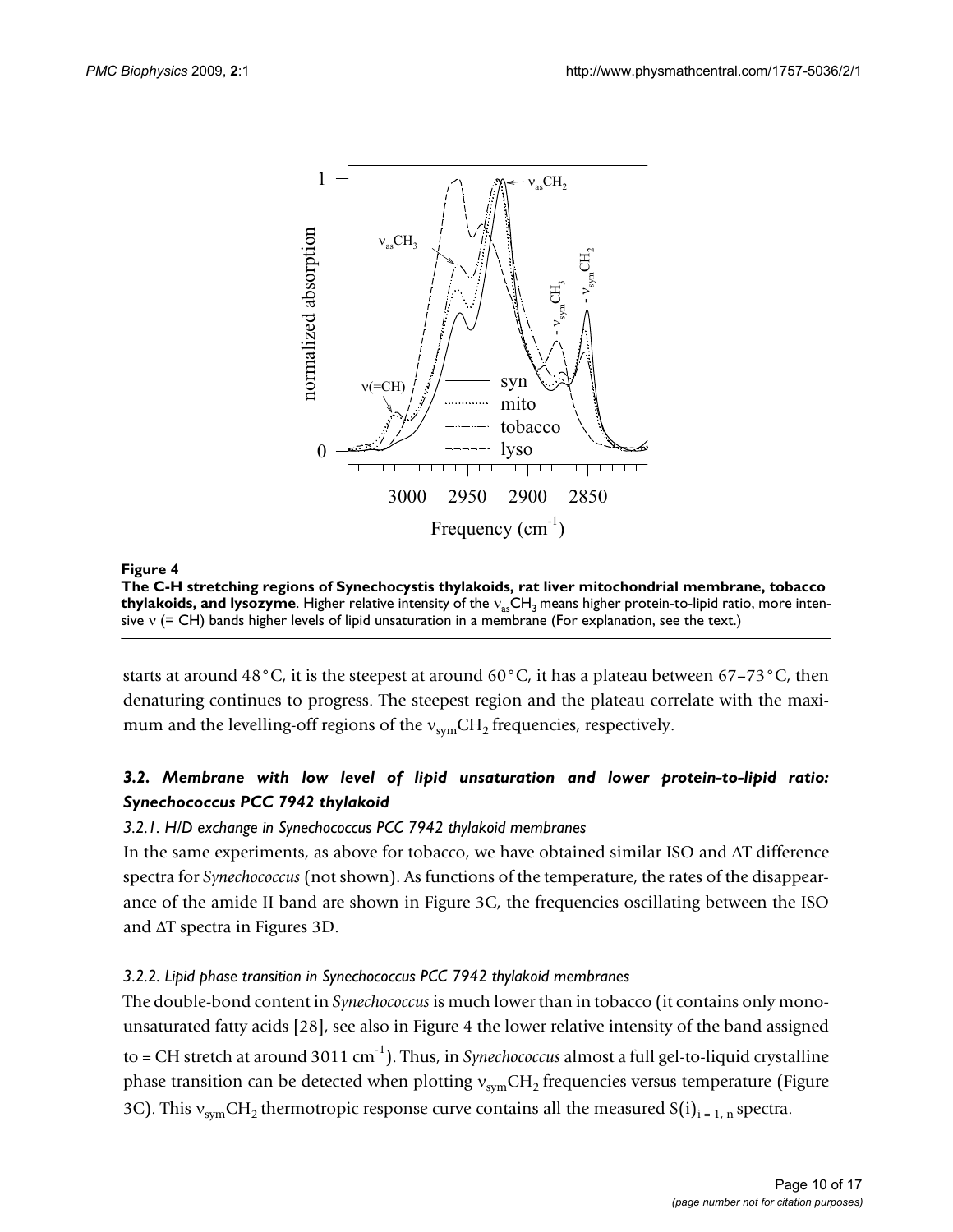## *3.2.3. Heat-induced protein denaturing in Synechococcus PCC 7942 thylakoids*

The temperature dependence of the intensity of the  $1619 \text{ cm}^{-1}$  marker band is plotted in Figure 3C. The onset temperature of protein denaturing here is at around 53°C, about 5°C higher than it was in tobacco.

## *3.3. Membrane with high level of lipid unsaturation and with lower protein-to-lipid ratio: Rat liver mitochondrial membrane*

The protein-to-lipid ratio in the mitochondrial membrane is lower as compared to that of tobacco, but somewhat higher than that in *Synechococcus*. This can be seen in Figure 4 from the higher relative intensity of the band at around 2958  $cm^{-1}$ .

## *3.3.1 H/D exchange in mitochondrial membranes*

The total H/D exchange in the amide I-II region between  $5-80^{\circ}$ C is shown in Figure 1. Without presenting the corresponding ISO and  $\Delta T$  difference spectra, which were very similar in character to those depicted for tobacco in Figure 2, we show the temperature dependence of the H/D exchange rate by the amide II intensity differences (Figure 3E), and by the frequencies of the disappearing amide II band (Figure 3F). Here also, like in the thylakoid membranes,  $\Delta T$  spectra are always more intensive than the ISO spectra. The rate of the H/D exchange dramatically increases when denaturing of the proteins starts and diminishes as it is completed. The amide II frequencies of the mitochondrial  $\Delta T$  spectra exhibit similar (practically linear) temperature dependence as in tobacco and *Synechococcus* thylakoids until roughly the midpoint temperature of protein denaturing. The amide II frequencies in the ISO spectra, however, were constant all over the investigated temperature range (Figure 3F). One should not be mislead by the large oscillations in the ISO amide II frequencies at very low and very high temperatures (neither here nor in tobacco); the intensities of the ISO spectra were very small in these regions (see Figure 3E), and therefore the determination of the amide II minima was rather uncertain.

## *3.3.2. Lipid disorder in mitochondrial membranes*

Lipid disorder in mitochondrial membranes is high, exhibiting an elevated  $v_{sym}CH_{2}$  starting value ( $\sim$ 2853.4 cm<sup>-1</sup>), which is increasing by about 1 cm<sup>-1</sup> between 5 and 80 °C (Figure 3E). This high degree of disorder agrees well with the high amount of  $C = C$  double bonds in the fatty acyl chains of the mitochondrial membrane evidenced by the high relative intensity of the  $v = CH$ ) band in Figure 4. According to the similar relative intensity of this band, the level of lipid unsaturation in mitochondria should be expected roughly as high as in the tobacco thylakoid membrane. According to biochemical data, however, the double-bond index of the mitochondrial membrane is 1.73 as calculated from ref. [29]; for tobacco it is 2.31 on the basis of ref. [27]. It can be also seen from the  $v_{sym}CH_{2}$  frequency values that the double bond content is not the only parameter, which in membranes determines the lipid disorder, at least not that disorder we are measuring with  $v_{sym}CH_2$ . In tobacco, at higher double bond index the  $v_{sym}CH_2$  frequencies were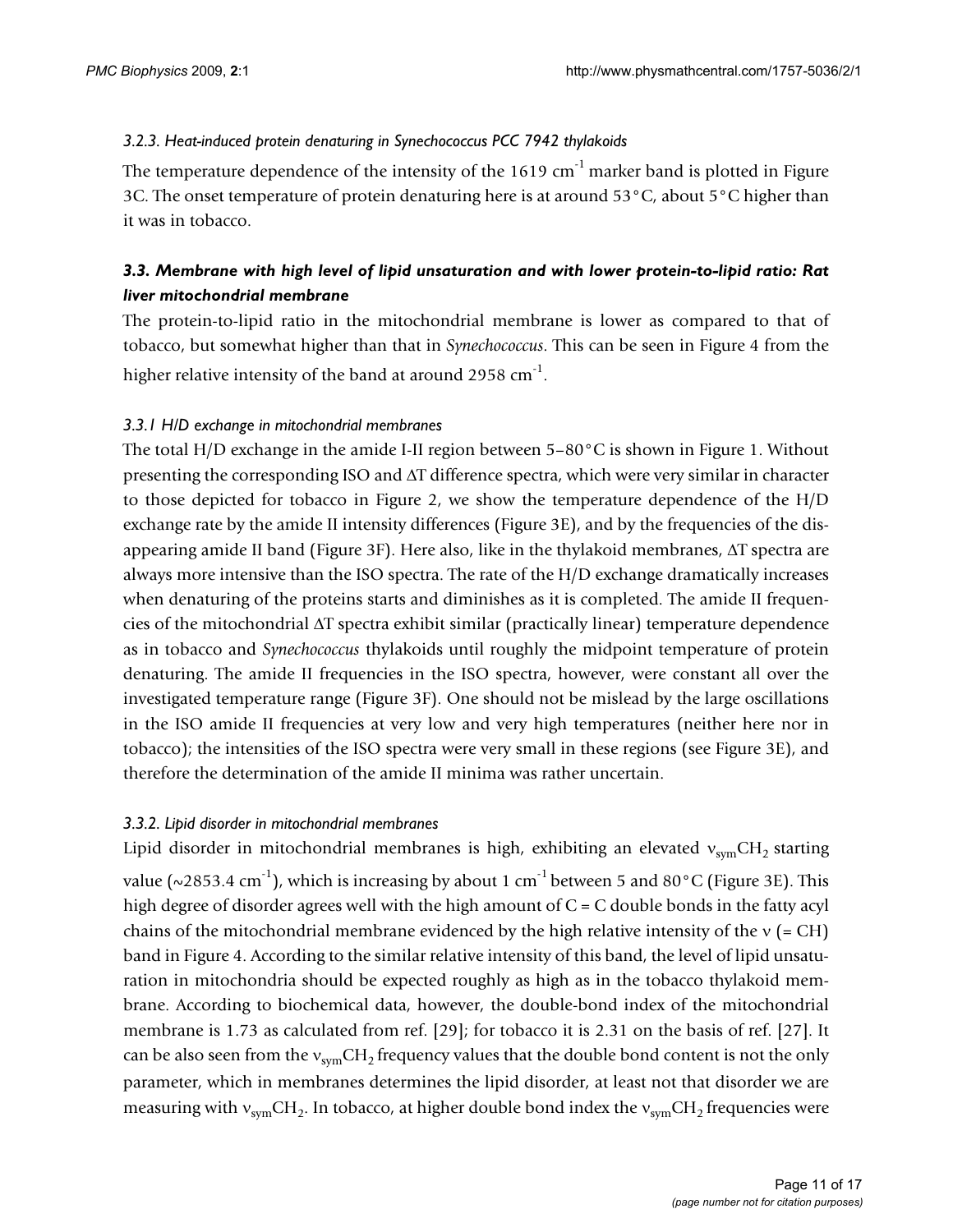about 1 cm $^{-1}$  lower than in the mitochondrial membranes. Evidently, the lipid composition and the protein-to-lipid ratio of a membrane also have to be taken into account.

### *3.3.3. Protein heat-denaturing in mitochondrial membranes*

Protein heat-denaturing in mitochondrial membranes starts at around 40–42°C, and it is completed at around 65–70°C (Figure 3E). This is a major difference as compared to the behaviour of proteins in thylakoid membranes, where protein denaturing was far from being complete even at 80 $^{\circ}$ C as indicated by the steep increase of the intensity of the 1620 cm<sup>-1</sup> band there (Figures 3A and 3C).

### *3.4. H/D exchange in a dissolved protein: lysozyme*

Since earlier no such 'step' experiments were carried out to study H/D exchange, we checked whether the observed oscillation between the ISO and  $\Delta T$  spectra is due to the biological membrane, or proteins alone can also exhibit similar phenomena. Therefore, we have studied, among the same conditions as above, the H/D exchange in lysozyme dissolved in the same  $D_2O$ -based phosphate buffer as used for the membranes. The temperature dependences of the intensity and the frequency of the disappearing amide II band are shown in Figure 5.

The H/D exchange rate (the total exchange is shown in Figure 1) becomes measurable around 20°C, from where it gradually increases until about 50°C and then it drops rapidly to zero (Figure 5A). There is an oscillation between the ISO and  $\Delta T$  spectra in the range of 20–50°C, but there is no correlation between H/D exchange and protein denaturing. The dynamics of the protein allows complete H/D exchange (45–55°C) before heat-denaturing is happening (70–80°C). Protein internal movements are large enough to facilitate H/D exchange, but remain in the reversible range. This is a clear difference as compared with any membrane protein studied above. The temperatures of the maximal H/D exchange rates and that of denaturing agree well with those found for lysozyme earlier in conventional H/D exchange experiments [32,33]. Similar temperature difference between completed H/D exchange and thermal denaturing has been found e.g. in cytochrome oxidase as well [34].

The frequencies of the disappearing amide II band could be determined only between 20– 50°C (Figure 5B) since at lower and at higher temperatures the intensities of the difference spectra were too small. The frequencies oscillate between the ISO and  $\Delta T$  points, but this oscillation diminishes between 40–50°C, where H/D exchange is the largest.

## **4. Discussion**

For the first time, three parameters, H/D exchange, lipid disorder, and protein heat-denaturing were combined to describe the dynamics and the interaction between lipids and proteins in biomembranes. H/D exchange is directly measuring protein dynamics, and indirectly, via the interaction of proteins with their environment, membrane dynamics as well. Lipid disorder as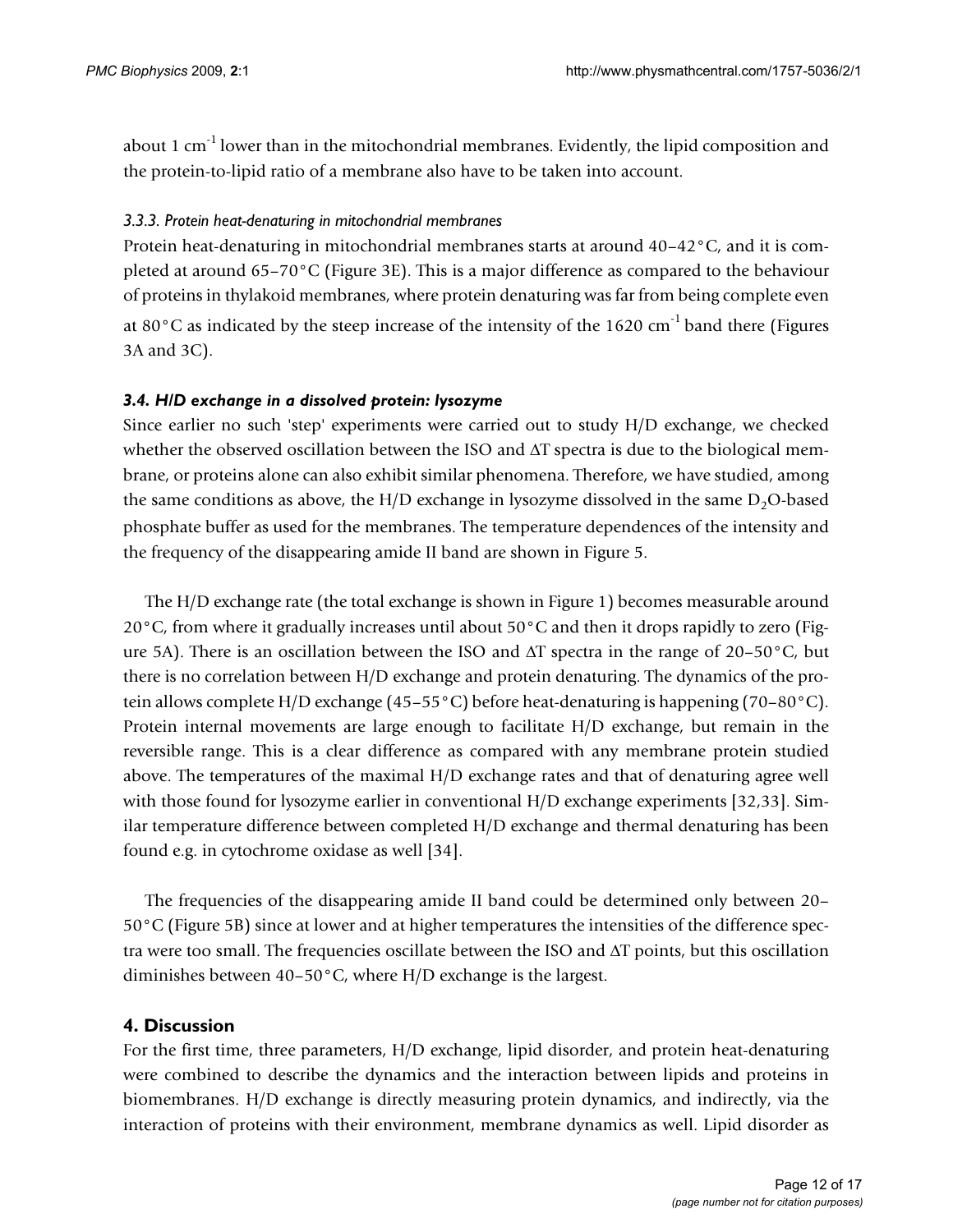

#### Figure 5

H/D exchange in D<sub>2</sub>O-dissolved lysozyme. Note that there is an oscillation here as well, like in membranes, between the ISO and the  $\Delta T$  difference spectra both in the intensity (panel A) and the frequency (panel B) of the disappearing amide II frequency, but this oscillation disappears at the maximal H/D exchange rate (the exchange rates became so small that the frequencies could not be determined any more). In lysozyme, H/D exchange is not leading to protein heat-denaturing. Here, H/D exchange involves only reversible protein movements, the irreversible denaturing happens only at much higher temperatures.

measured by the  $v_{sym}CH_2$  frequency is also a dynamics-related parameter. In general, higher lipid disorder means higher lipid dynamics, but for example highly disordered lipids on protein-lipid interfaces do not necessarily have high dynamics.

In the membranes, the rates of the disappearance of the amide II band (Figure 3) have separated into two sets, to the lower values of the ISO and to the higher values of the  $\Delta T$  difference spectra. H/D exchange rates started to increase at 30–40°C. The highest exchange rates coincided with the large-scale protein denaturing. Then, the rate decreased (in mitochondria ceased completely) as protein denaturing progressed. From this data, it seems that denaturing of membrane proteins is a consequence of events connected to H/D exchange.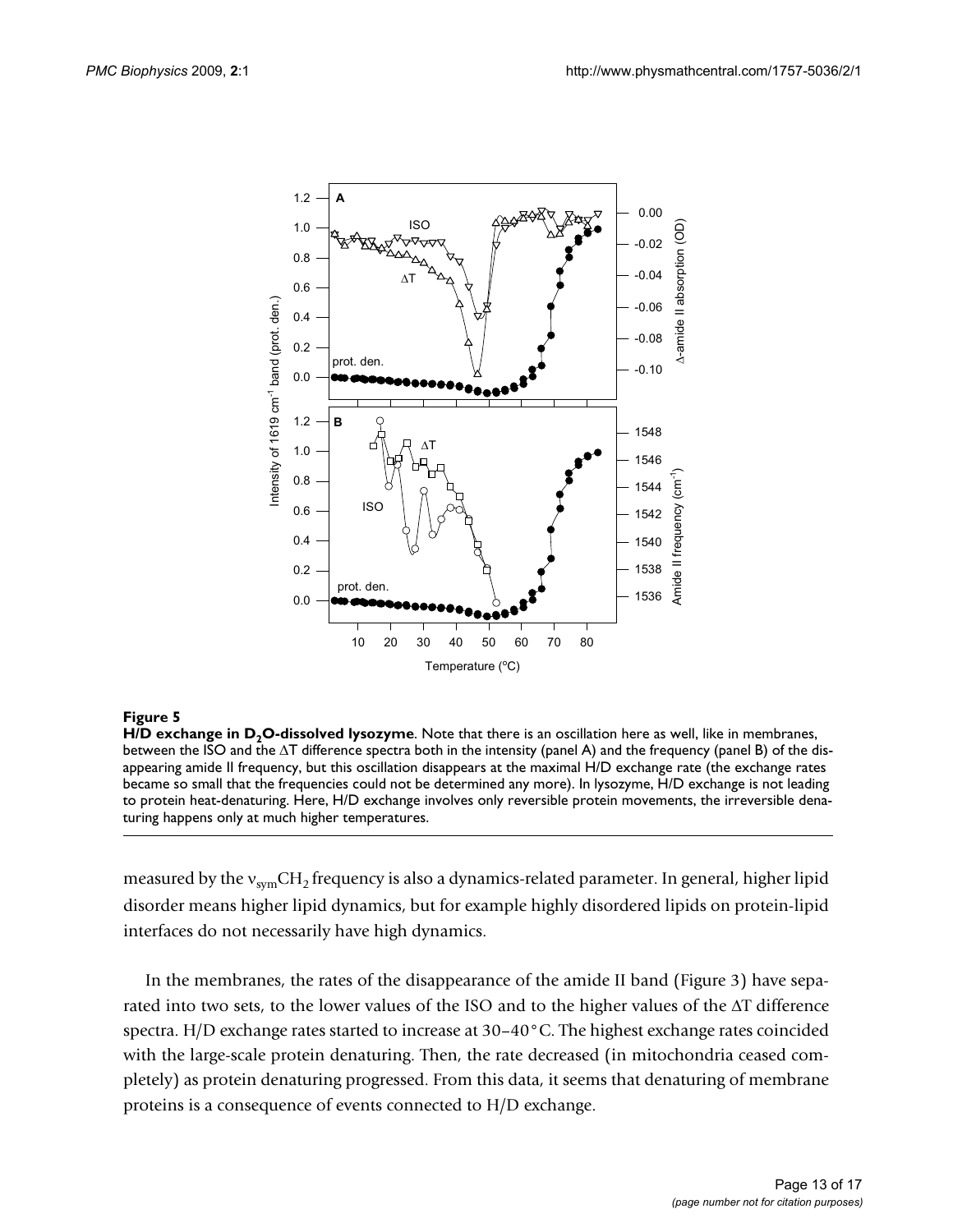In solution, as shown for lysozyme, H/D exchange was completed before protein heat-denaturing appeared. The fact that the temperature of the maximal H/D exchange rate in lysozyme  $(48-50\degree C)$  (Figure 5A) agrees rather well with the temperatures of the maximal exchange rates of the investigated membrane proteins (Figures 3A, C and 3E) may indicate that by their inherent nature, protein movements start roughly at the same temperatures, just the consequences of the structural fluctuations are different in solution and in the membranes. This idea is supported by early H/D exchange studies on lysozyme powder, which lead to the conclusion that 'the internal protein dynamics are not strongly coupled to surface properties' [35].

For membrane proteins, we think that the evolution of H/D exchange into protein heat-denaturing is due to the presence of lipids. The dynamics of the membrane proteins should necessarily be different from that of water-soluble ones; in a membrane, a large fraction of the protein surface is in contact with hydrophobic lipid fatty acyl chains; in water, the whole protein surface is covered with polar groups. Thus, it might be that the non-polar membrane protein surface segments can move more easily to positions from where they cannot find back to their native positions and/or even the smallest movement of the protein in the membrane is counteracted by lipid rearrangements, which make the return to the native position impossible.

If this latter was the case the highest H/D exchange rates should correlate with the lipid properties (disorder, unsaturation). But, the temperature of the maximal H/D exchange rates did not correlate either with lipid unsaturation or with lipid disorder as measured by FTIR spectroscopy. In this study, lipid fatty acyl chain disorder was characterised by the frequency of the  $v_{sym}CH<sub>2</sub>$ vibration. This frequency is lower for the ordered  $CH<sub>2</sub>$  segments, and higher for the disordered  $CH<sub>2</sub>$  segments (which are situated more toward the end of the fatty acyl chain). The infrared spectrum reflects the average of the CH<sub>2</sub> disorder, i.e. the  $v_{sym}CH_2$  frequency is a trans-membrane order parameter. This lipid disorder parameter is 'sensing' H/D exchange/protein denaturing when the protein-to-lipid ratio is high (e.g. in tobacco, Figure 3A), otherwise it is insensitive to changes in the protein part of the membrane (Figures 3C and 3E). The reason for this phenomenon might be that at lower protein-to-lipid ratios a small part of the fatty acyl chains is in direct contact with proteins. In contrast, when the protein-to-lipid ratio in a membrane is high, a high portion of the lipids is at the lipid-protein interface, thus higher amount of lipids is forced to change its packing upon membrane protein denaturing and this is visible in the  $v_{sym}CH_{2}$  frequencies.

It is noteworthy here that protein denaturing correlated (with a certain margin) with the loss of the photosynthetic activity in the thylakoid membranes and with the lethal temperature in rat mitochondria. In tobacco, where protein denaturing started at around 48°C, the 50% loss of photosynthetic activity is around 45°C [36]; in *Synechococcus*, these values were 53°C and 43°C [37], respectively; in mitochondrial membranes protein denaturing started at around 41°C, in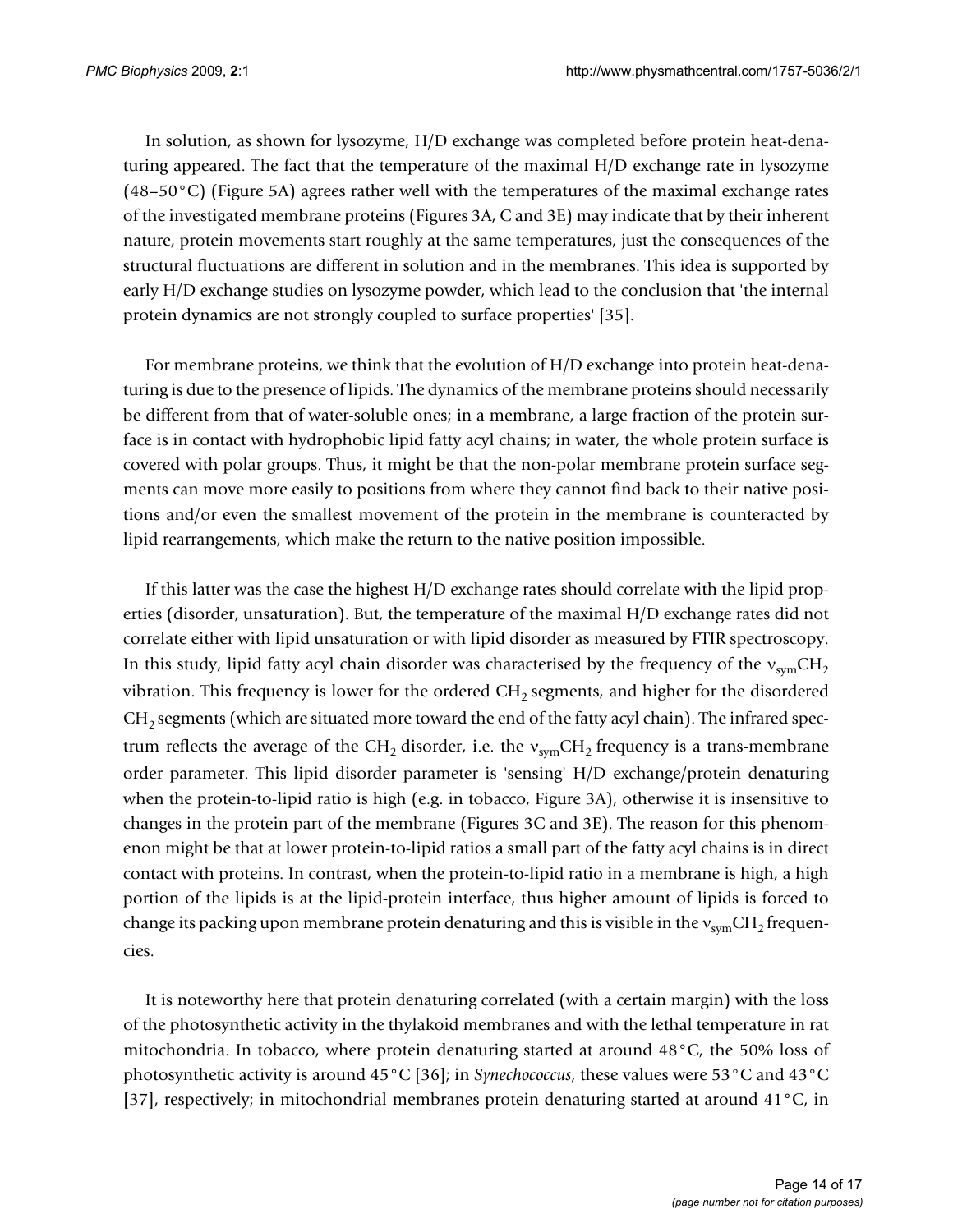agreement with the lethal body temperature. The maximal H/D exchange rates in the three organisms were at 52°C, 58°C, and 48°C, respectively.

Besides the rate of the H/D exchange, there is another parameter, the frequency of the disappearing amide II band, which can report on the dynamics of the membrane proteins. The amide II frequencies at around 1545–1550 cm<sup>-1</sup> are characteristic of  $\alpha$ -helices [38]. The amide II frequencies observed in our experiments remained in the range of the  $\alpha$ -helices, only that they might represent slightly different ones. Here, two phenomena were observed, which should be understood: (i) Why is the frequency of the disappearing amide II band in the  $\Delta T$  spectra decreasing upon passing time and/or increasing temperature up to the denaturing of the proteins, then why does it start to increase. (ii) Why is the frequency of the disappearing amide II band in the ISO difference spectra correlating with lipid phase transition (best seen in *Synechococcus*, Figure 3D) and why is it always lower than of the  $\Delta T$  spectra at the same time/temperature?

We think that the monotonously decreasing amide II frequencies in the  $\Delta T$  spectra – shown in Figures 3B, D and 3F – are related to inherent properties of the proteins. In the measuring scheme, we mixed two factors, temperature and time. -

The  $\alpha$ -helices, which are on the lipid-protein interface are surrounded by a much more hydrophobic environment as compared to those helices in the interiors of the membrane proteins. Therefore, their structure, stability and dynamics might also differ in a certain extent, and this is reflected in their infrared spectra as well. – For explaining our data, it should be assumed that the  $\alpha$ -helices on the lipid-protein interface have higher; the  $\alpha$ -helices in the interior of the protein lower characteristic amide II frequencies. These internal helices should be reached later/at higher temperature by the H/D exchange. Hence, denaturing-induced aggregation of certain parts of the proteins should affect H/D exchange. The access to the interior of the proteins will be similarly difficult again as it was at low temperatures and/or in earlier times. Indeed, parallel to protein denaturing the frequencies of the disappearing amide II band are increasing. This may mean that H/D exchange involves again more  $\alpha$ -helices on the lipid-protein protein interface. These  $\alpha$ -helices may have come to the interface upon denaturing-related rearrangements of the membrane proteins. (This phenomenon is best seen for mitochondria in Figure 3F.)

As regards the correlation of the frequencies of the disappearing amide II bands with lipid disorder in the ISO difference spectra, from the above-discussed possibilities the time-effect might be involved. Note that the intensities of the ISO difference spectra are always much lower than those of the  $\Delta T$  difference spectra, i.e. a smaller number of H atoms is involved in the ISO exchange. This is understandable since the temperature step gives a boost to the H/D exchange. Among ISO conditions, however, there are no temperature-induced changes either at the lipidprotein interface or in the protein itself. The self-dynamics of the proteins governs the H/D exchange, but the access of  $D_2O$  is controlled by the physical state of the surrounding lipids at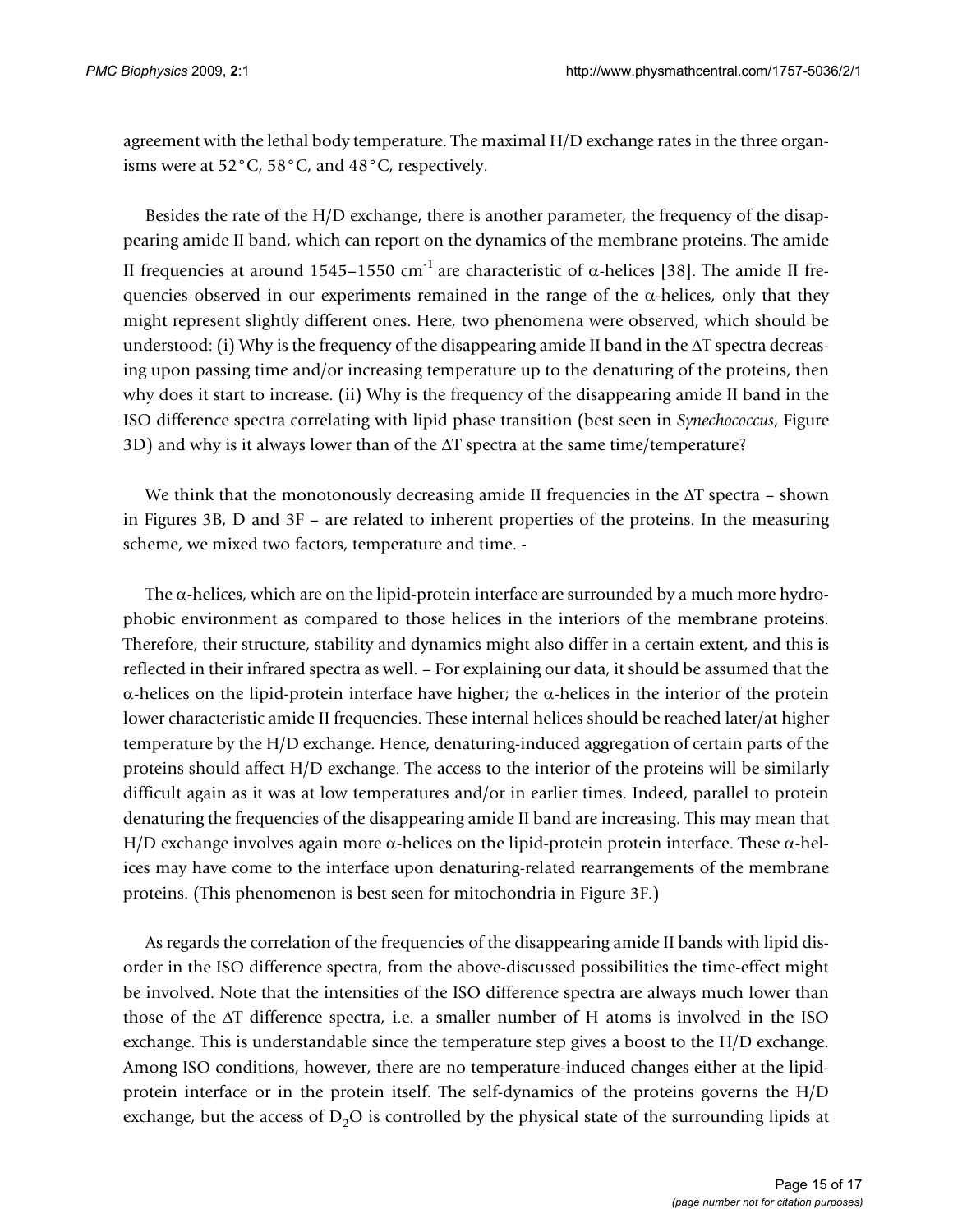the given temperature. That might be the reason why ISO spectra correlate with lipid disorder. This phenomenon is the clearest in *Synechococcus*, where there is an almost complete gel-to-liquid crystalline lipid phase transition (Figure 3C). (Evidently, these points of the discussion need further studies to be clarified.)

## **5. Conclusion**

In conclusion, the combination of three phenomena, H/D exchange, lipid disorder and protein denaturing revealed that membrane proteins are partly governed by their own dynamics and partly by the lipid environment. It seems that lipids can affect protein dynamics primarily at lower temperatures. At the high end, there was no correlation between lipid disorder/unsaturation and the temperature of the highest H/D exchange rates/protein denaturing. Thus, at high temperatures, primarily protein self-dynamics should govern the H/D exchange. However, for a large-scale exchange, large-scale access of the external D atoms is also necessary. If D atoms can rather freely reach the membrane protein surface it means that lipids do not cover those surfaces effectively any more. Thus, proteins might minimize the exposure of their hydrophobic surfaces to the polar medium by aggregating. That is the reason why H/D exchange grows into denaturing in membrane proteins.

### **Acknowledgements**

The author thanks Prof. N. Murata and Prof. A. Bérczi for donating the  $D_2O$  needed for this work, Dr. S. Allakhverdiev for the *Synechococcus* thylakoid, and Dr. I. Horváth for the rat liver mitochondrial membrane samples.

#### **References**

- 1. Vigh L, Los DA, Horvath I, Murata N: *Proc Natl Acad Sci USA* 1993, **90:**9090-9094.
- 2. Gombos Z, Wada H, Murata N: *Proc Natl Acad Sci USA* 1994, **91:**8787-8791.
- 3. Wada H, Gombos Z, Murata N: *Proc Natl Acad Sci USA* 1994, **91:**4273-4277.
- 4. Nishida I, Murata N: *Annu Rev Plant Physiol Plant Mol Biol* 1996, **47:**541-568.
- 5. Murata N, Los DA: *Plant Physiology* 1997, **115:**875-879.
- 6. De Jonge HW, Dekkers DHW, Bastiaanse EML, Bezstarosti K, Laarse A Van Der, Lamers JMJ: *Journal of Molecular and Cellular Cardiology* 1996, **28:**1097-1108.
- 7. Suzuki I, Kanesaki Y, Hayashi H, Hall JJ, Simon WJ, Slabas AR, Murata N: *Plant Physiology* 2005, **138:**1409-1421.
- 8. Tsvetkova NM, Horváth I, Török Z, Wolkers WF, Balogi Z, Shigapova N, Crowe LM, Tablin F, Vierling E, Crowe JH, et al.: *Proceedings of the National Academy of Sciences of the United States of America* 2002, **99:**13504-13509.
- 9. Balogh G, Horváth I, Nagy E, Hoyk Z, Benkö S, Bensaude O, Vigh L: *FEBS Journal* 2005, **272:**6077-6086.
- 10. Shigapova N, Török Z, Balogh G, Goloubinoff P, Vigh L, Horváth I: *Biochemical and Biophysical Research Communications* 2005, **328:**1216-1223.
- 11. Szalontai B, Kota Z, Nonaka H, Murata N: *Biochemistry* 2003, **42:**4292-4299.
- 12. Szalontai B, Nishiyama Y, Gombos Z, Murata N: *Biochimica et Biophysica Acta-Biomembranes* 2000, **1509:**409-419.
- 13. Lenormant H, Blout ER: *Nature* 1953, **172:**720-722.
- 14. Hvidt A, Linderstrom-Lang K: *Biochimica et Biphysica Acta* 1954, **14:**574-575.
- 15. Hvidt A, Nielsen SO: *Advances in Protein Chemistry* 1966, **21:**287-386.
- 16. Knox DG, Rosenberg A: *Biopolymers Peptide Science Section* 1980, **19:**1049-1068.
- 17. Gregory RB, Lumry R: *Biopolymers Peptide Science Section* 1985, **24:**301-326.
- 18. Zavodszky P, Johansen JT, Hvidt A: *Eur J Biochem* 1975, **56:**67-72.